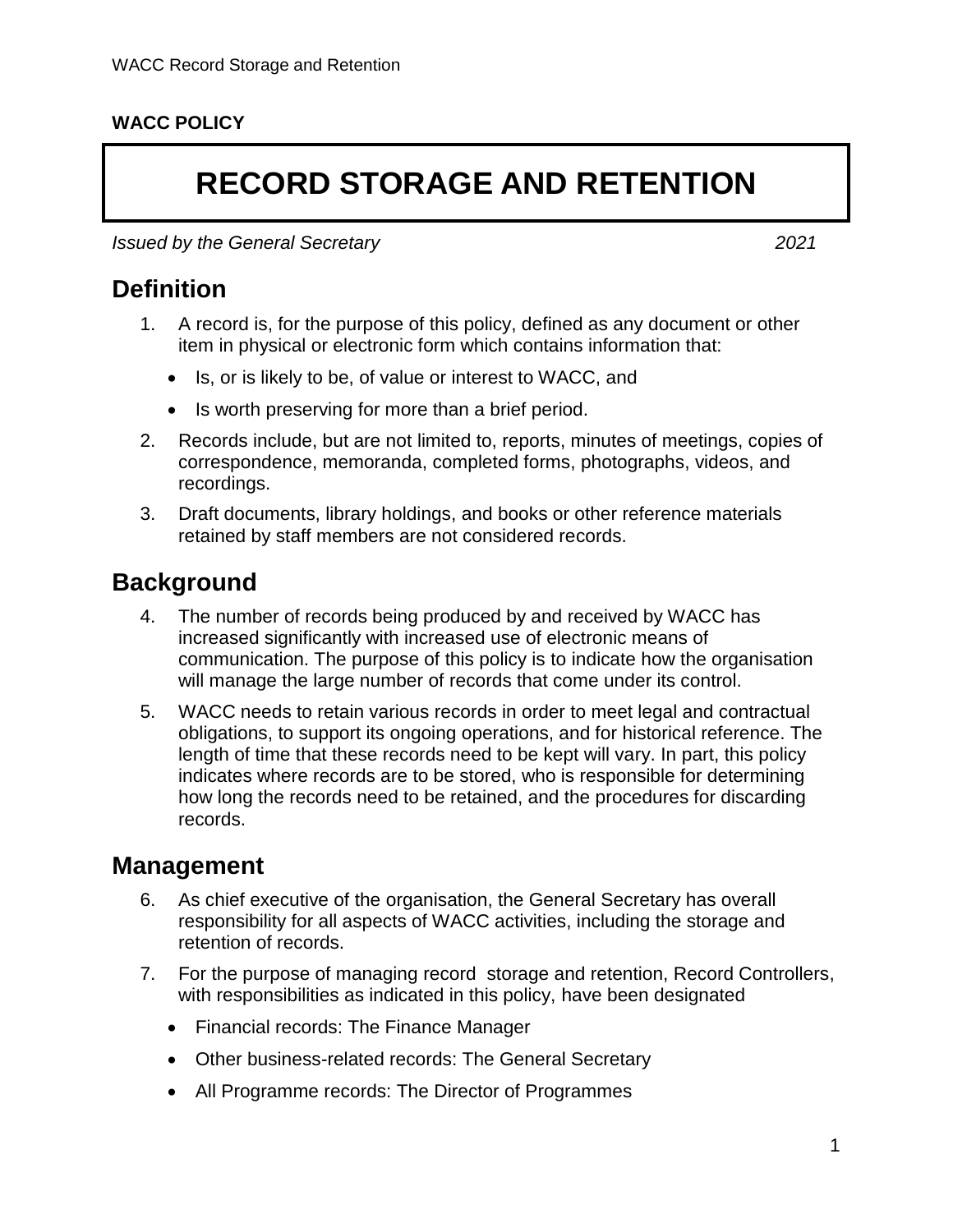- Media records: The Communications Officer
- Administrative records: The Manager of Administration
- 8. Where a record appears to be under the management of more than one Record Controller, there is joint responsibility.

# **Record Storage**

- 9. Since WACC's capacity for storage of records, both physical and electronic, is limited, the retention of all documents that come under WACC's control is impractical. Decisions must, therefore, be taken as to what is to be kept and what is to be discarded.
- 10. The responsibility for making an initial determination as to whether any item produced by or received by WACC is to be considered a record rests with the producer or recipient of the item. In case of doubt, reference should be made to the appropriate Record Controller (see [7\)](#page-0-0).
- 11. Any item that is not determined to be a record must be discarded as soon as it is no longer necessary or expedient to retain it.
- 12. Records must be stored in such a way that they may be readily accessed if and when they are required. In general, records are not to be stored individually but are to be retained, instead, in an appropriate file with related records.
- 13. A primary record (the original item received by WACC, except as noted below), unless otherwise required to meet internal confidentiality requirements (see [34\)](#page-3-0), must be stored in a location that is accessible to all staff, ie in one of the general file systems (see [18\)](#page-2-0).
- 14. Where multiple copies of an item are received by different members of staff, an agreement needs to be made between them as to which copy is the primary record. In the case of records received by e-mail, the copy received by the person to whom the e-mail is addressed, as opposed to copied, or the first listed addressee if it is addressed to a number of staff members, will normally be the primary record.
- 15. When a physical record has been received by WACC, an electronic copy may be created to become the primary record, provided there is no legal reason why the original record needs to be kept.
- 16. A duplicate record should only be stored in the general file systems when an additional copy is required to make a file complete. A duplicate record produced for the use of a staff member for some purpose should be retained by that staff member, and discarded when it is no longer required.
- 17. Records may be either 'active' or 'inactive.' Active records are those that relate to WACC's current operations, or that otherwise may need to be accessed either frequently or urgently. Inactive records are further subdivided into those that have a finite life and those that need to be retained indefinitely.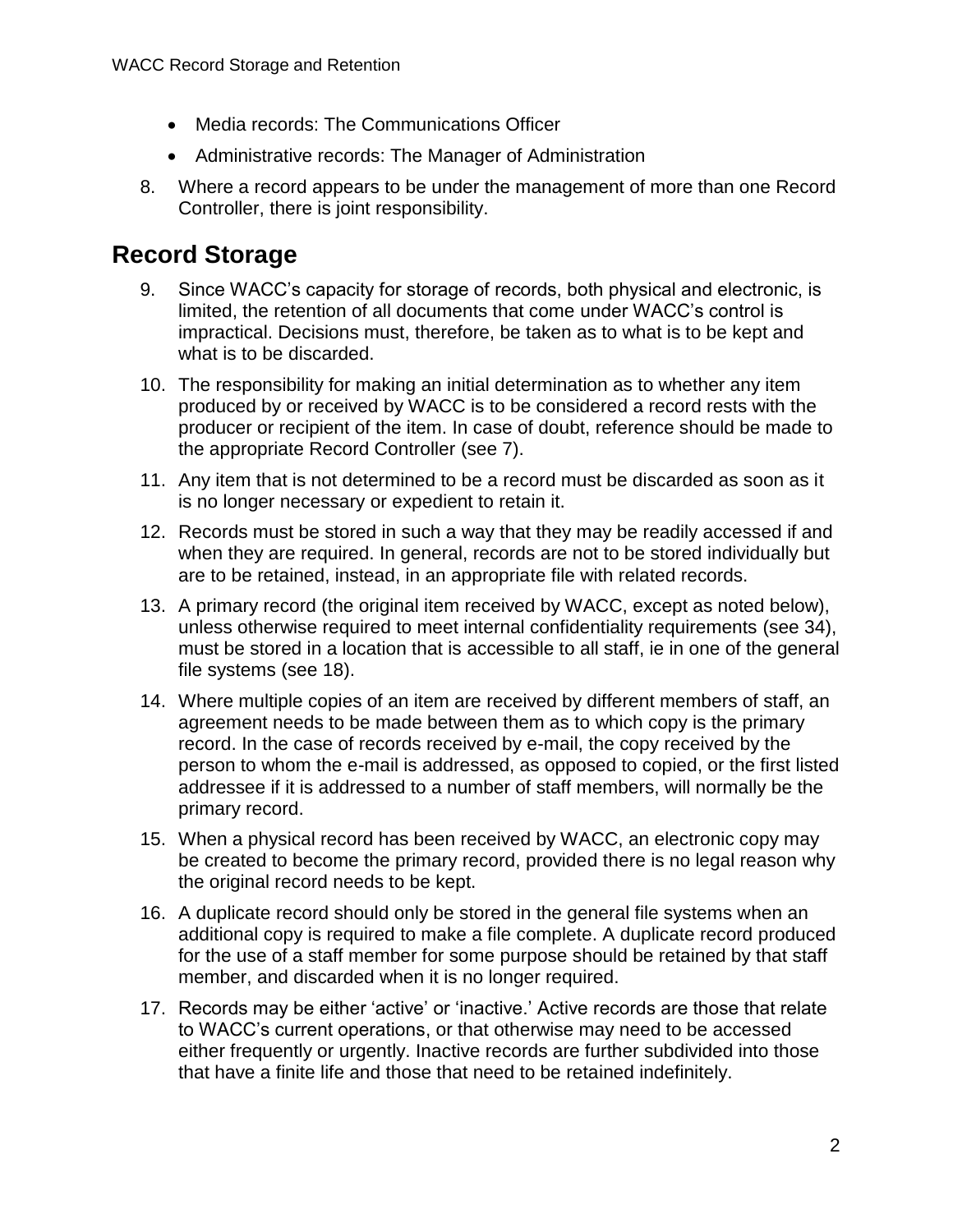# **Active Records**

- <span id="page-2-0"></span>18. Filing systems for both physical and electronic active records have been established:
	- Physical records are held in filing cabinets. Drawers in the cabinets have been allocated and are labelled to show their contents (see Appendix 1).
	- A file structure is in place on the server to store electronic records (see Appendix 2).
	- Files that deal with ongoing matters should, unless they are expected to accumulate only a very few records, be limited to records relating to a particular time period (typically one year) and should be labelled to reflect this.
	- Additional files should only be created when there is no file in existence into which particular records may logically be placed, or when an existing file becomes sufficiently large that:
		- o Finding a particular record in that file becomes impractical, or
		- o In the case of physical records, the file becomes unmanageable.
	- Additional files must be located and labelled in a way that retains the logic of the existing file system.
- 19. Accuracy in placing records into the correct file is essential.
- 20. Only active primary records may be stored in the filing systems, except that an electronic draft of a document may be placed on the system to facilitate sharing and editing.
- 21. Electronic drafts must include the word 'DRAFT' in their name, usually at the end. Physical drafts must be clearly marked as such, usually with the word 'DRAFT' at the top of the first page.
- 22. Records should not normally be removed from physical files. Anyone needing to work with a record should remove the complete file in which it is kept from the file system. Files must be returned to their place in the system at the earliest opportunity.
- 23. Should it be necessary to remove a physical file from the file system for a protracted period, the staff member holding the file must place a note in the system indicating that they have the file.

## **Inactive Records**

- 24. Files containing only records that are no longer active, but which need to be retained, are to be declared inactive. Such files are to be removed from the filing system and placed in storage.
- 25. Files containing only records which are no longer active and do not need to be retained are to be discarded.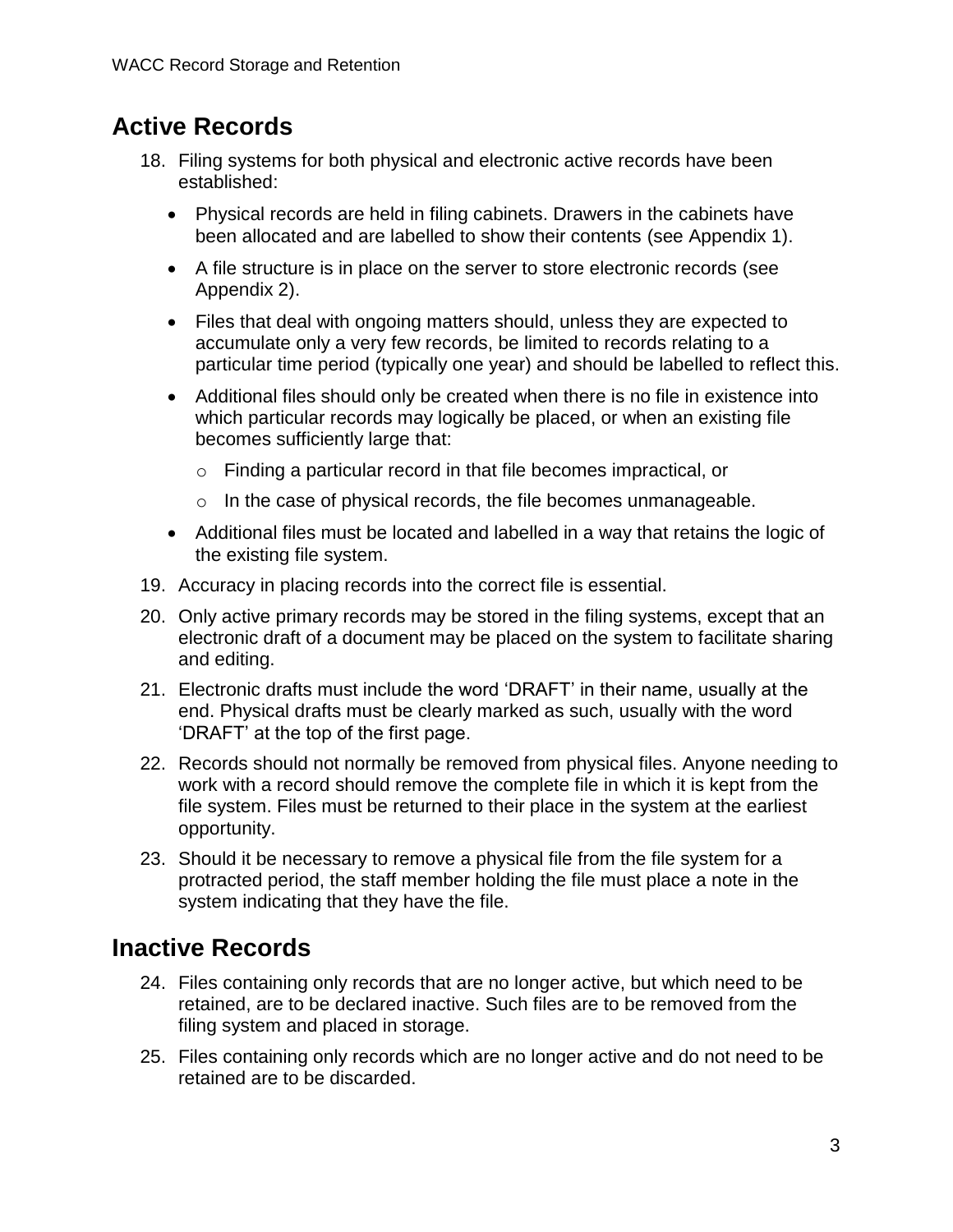- 26. The discard date for a file is the latest date on which any record in that file can be discarded.
- 27. Inactive physical files are to be stored in boxes in the basement storage area. The files placed in each box must have the same or similar discard dates. Each storage box must be labelled with its contents and the latest discard date of any file in the box.
- 28. Should it be necessary to remove a physical file from storage, the staff member holding the file must place a note in the location where it was stored indicating that they have the file.
- 29. Inactive electronic files are to be transferred to the storage area on the server, maintaining the same folder structure. Such files must have the discard date indicated in their name. Alternatively, inactive electronic files, particularly those which need to be retained indefinitely, may be transferred to a 'hard' storage medium (CD, DVD, etc).
- 30. Electronic files from the storage area may be transferred to a hard storage medium from time-to-time.
- 31. Hard storage media containing inactive files must be labelled with the contents and the discard date, if any, and must be stored in the designated location<sup>1</sup>.

## **Confidentiality**

- 32. In general, WACC records, other than those that are produced specifically for distribution, are not available to the public and, therefore, although generally available to all staff, should be considered confidential.
- 33. WACC's records are owned by WACC. Staff leaving WACC must leave all records, must not take copies of records, and have no right of access to such records. Any exception to this requires the explicit approval of both the appropriate Record Controller and the General Secretary.
- <span id="page-3-0"></span>34. Any record that must be kept confidential internally, for example the documents in a personnel file or documents relating to any legal proceeding in which WACC is involved, must be kept in a secure location. Such locations will be identified by the Manager of Administration, as required (see Appendix 3).

## **Media Records**

 $\overline{a}$ 

- 35. Whenever possible, media records should be stored in electronic form.
- 36. The responsibility for the storage of media records, which have particular challenges with respect to accessibility and ensuring usability, rests with the Communications Officer.

<sup>1</sup> The location of the designated area will be determined when required. At the present time there are no electronic files that have been transferred to a hard storage medium.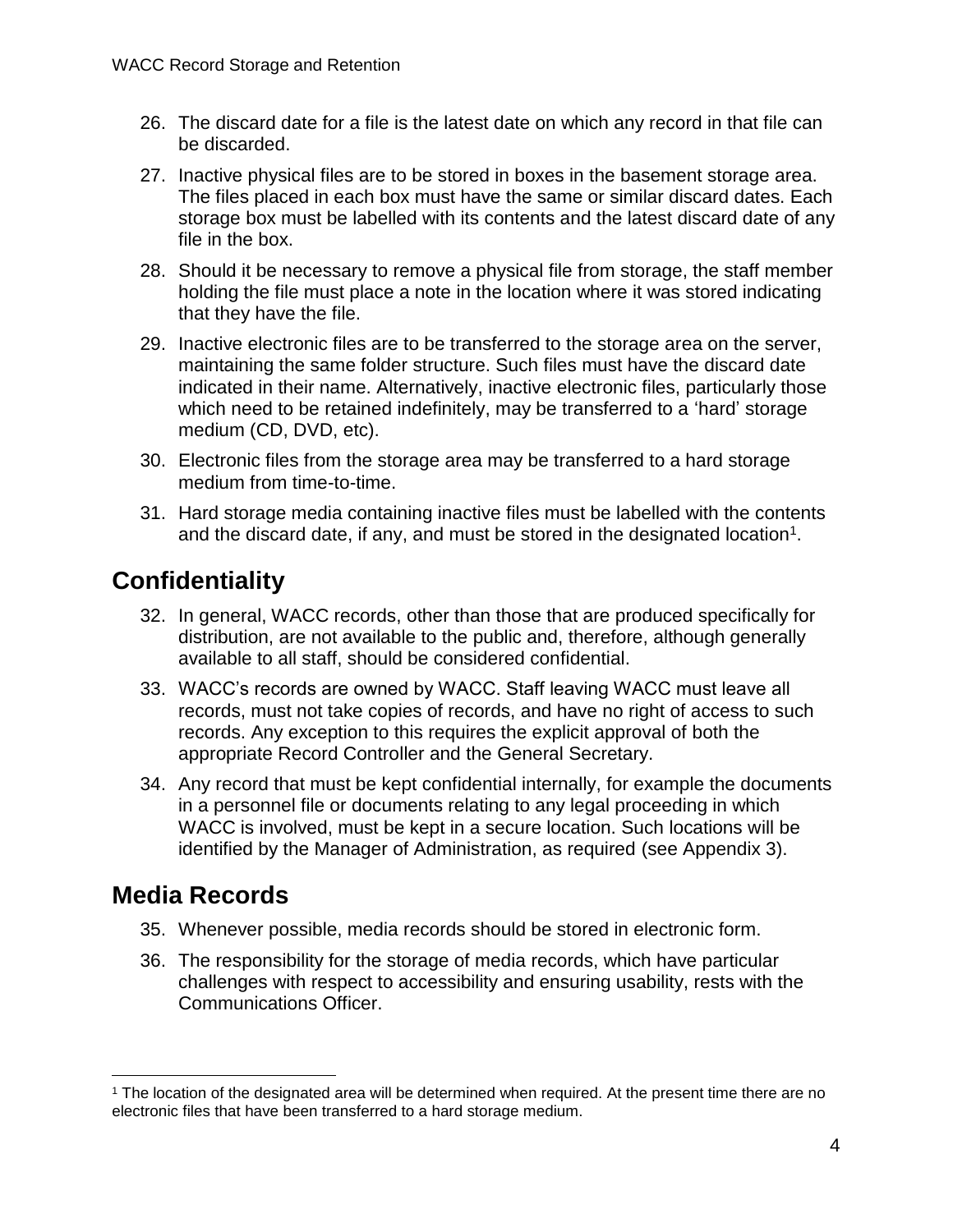37. Each media record must have associated with it information regarding the nature of its contents (including identification, when possible and appropriate, of anyone portrayed in the record and the location portrayed), the date on which it was created, reproduction rights, and credits that are to be given.

# **Discarding Records**

- 38. The responsibility for determining if a record needs to be retained indefinitely or the date for discarding a record that is or has been an active record rests with the appropriate Record Controller.
- 39. The method for discarding records, usually as a part of a file, will be determined by the Manager of Administration in consultation with the appropriate Record Controller. Physical records must not be discarded as a part of normal refuse without the approval of the Manager of Administration.
- 40. Criteria to be used in determining the way in which discarding is to be carried out include the form of the record, the confidentiality of the contents, and the possibility of recycling.

# **Appendix 1: Active Physical Record Locations**

Active physical records are stored in filing cabinets located on the mezzanine floor.

### **CABINET 1**

- 1.1 Unused
- 1.2 Unused
- 1.3 Director of Programmes
- 1.4 Director of Programmes

### **CABINET 2**

- 2.1 Programme Files (MTA): Recognising Communication Rights Building Communication Rights Christian Fundamentalism and the Media 2.2 Programme Files (JM):
	- HIV/AIDS Communication Communication and Poverty Ecumenism and Interfaith Dialogue
- 2.3 WACC Administration (TM)
- 2.4 Programme General Resources

### **CABINET 3**

- 3.1 Funding
- 3.2 Funding

### **CABINET 4**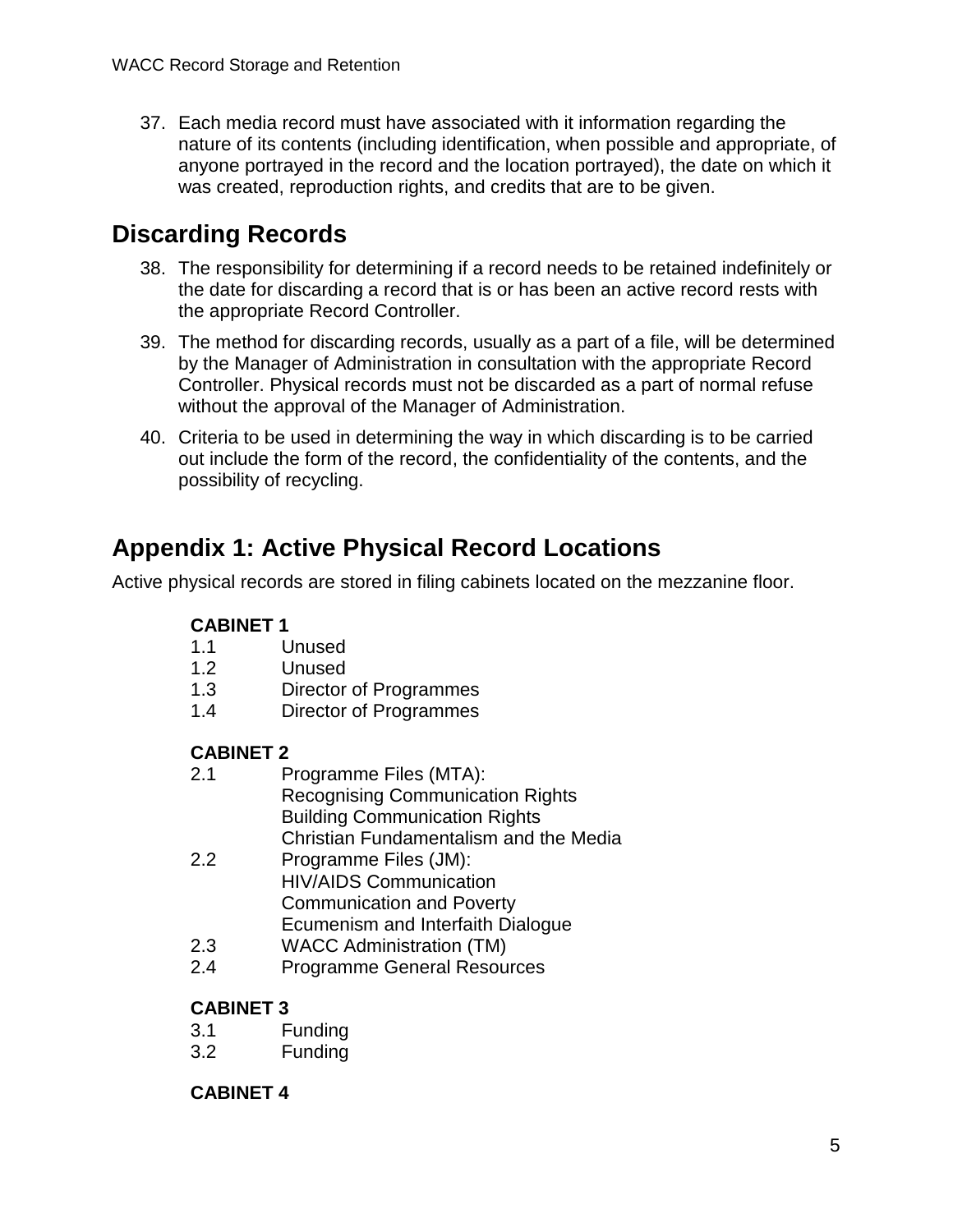- 4.1 DIP 2005 Contract Completed Projects
- 4.2 DIP 2005 Contract Completed Projects
- 4.3 Current project applications
- 4.4 2008 Round 1 project applications

### **CABINET 5**

- 5.1 DIP 2005 Contract Completed Projects
- 5.2 CLT Current Files
- 5.3 CLT older files
- 5.4 CLT older files

### **CABINET 6**

- 6.1 GMMP
- 6.2 GMMP
- 6.3 Women's Programme
- 6.4 Women's Programme

### **CABINET 8**

- 8.1 Programme Files Congress
- 8.2 Programme Files 2007 Projects
- 8.3 Programme Files Current and Previous Project Applications
- 8.4 New Programme Files (PL)

### **CABINET 9**

- 9.1 Regional Liaison
- 9.2 Regional Liaison
- 9.3 Regional Liaison

### **CABINET 10**

- 10.1 Funding Congress
- 10.2 Funding
- 10.3 Funding
- 10.4 Funding

### **CABINET 11**

- 11.1 Projects 2006 and earlier Africa, Asia
- 11.2 Projects 2006 and earlier Asia, Caribbean
- 11.3 Projects 2006 and earlier Europe, Latin America
- 11.4 Projects 2006 and earlier Middle East, Pacific